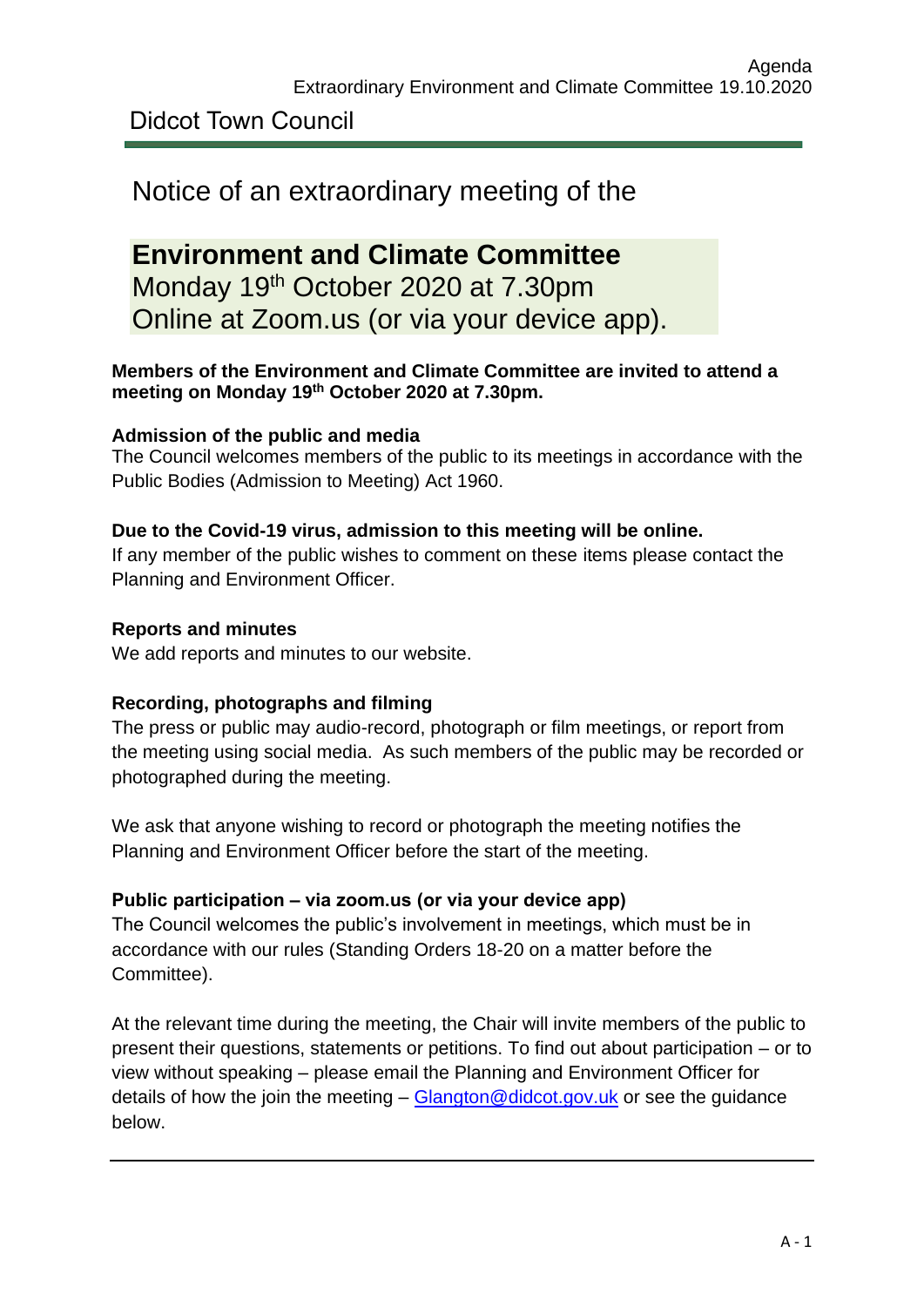#### **How to join the meeting using zoom.us**

Should any member of the public wish to join the meeting, please contact the Planning and Environment Officer by email [\(GLangton@Didcot.Gov.UK\)](mailto:GLangton@Didcot.Gov.UK) to request an invitation.

You will be provided with instructions on how to join the meeting. You will need to sign up to a Zoom account, which is free. You should use your browser to find **zoom.us**, then simply follow the instructions to sign up. Should you wish to make a comment rather than attend, please email the Planning and Environment Officer or any Committee Member prior to the meeting.

# **AGENDA**

- 1. To receive apologies.
- 2. To receive declarations of interest Members should declare any interests they may have on any item on this agenda in accordance with Didcot Town Council's Code of Conduct.
- 3. To consider the Outdoor Services Manager's attached report.
- 4. To consider the Allotment Holder's appeal procedure (attached report).
- 5. To consider the 2021-22 budget (attached report).

#### Janet Wheeler, **Town Clerk**

Ansleecle

13 th October 2020

#### **Voting members:**

Cllr P Davies Cllr A Hudson Cllr A Macdonald Cllr D Macdonald Cllr D Rouane Cllr A Thompson Cllr C Wilson

#### **Nominated Substitute Members:**

Cllr J Durman Cllr M Khan Cllr A Sandiford Cllr M Walsh Cllr P Geisberg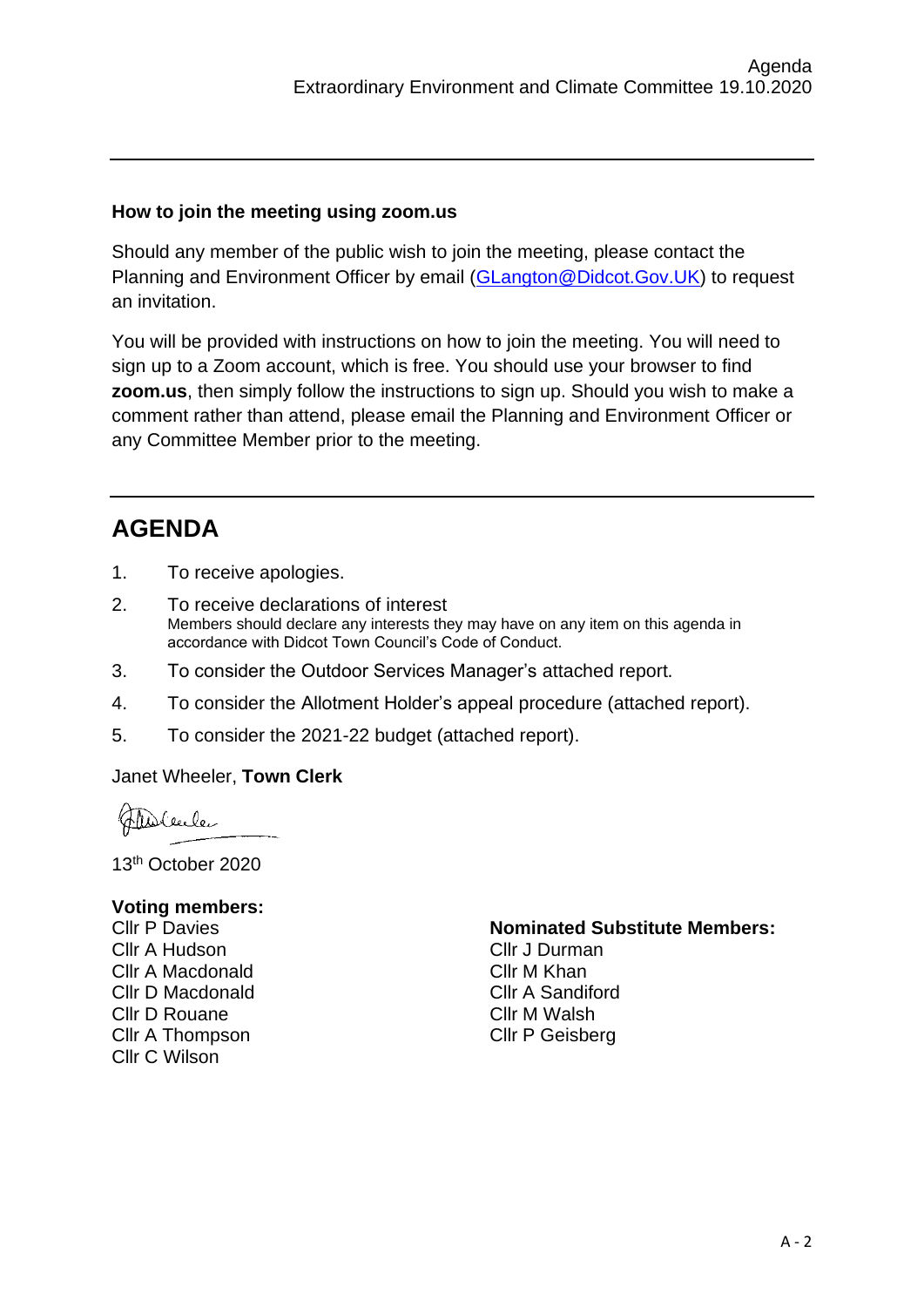# **Environment & Climate Committee**

13th October 2020



Report author: Guy Langton

# **Committee budget for financial year 2021-22**

## **Introduction**

- 1. The Environment & Committee has been asked to consider the items it would like to include in the Council's budget for the financial year 2020-21.
- 2. As is the case with all such processes, the figures provided are estimates. The attached table gives notes for lines of expenditure and income as appropriate.
- 3. For FY2021-22, 3% has been added to reflect increased costs as a result of inflation etc. Where the Officers feel a larger increase is required, there is a brief explanation.
- 4. It should be noted that the Planning & Development Committee, whose budget is considered within the Environment Committee's will be considering requesting a budget totalling £13,000 (Appendix 1).

# **Detail**

- 5. The Committee has the opportunity to review the attached budget table, which includes the detail of the headings for which this committee is responsible.
- 6. The current total overhead expenditure is £829,601. This is made up of:
	- a. £1,023,268 expenditure
	- b. £193,667 income.
- 7. Income is derived mostly from Willowbrook (£42,745), which the Officer has halved for the coming financial year. Additional sources are the Allotments (£11,700) and Cemetery (£17,000). Smaller amounts come in from Ladygrove Lakes fishing tickets (£85), Bowls Club rent (£50), Fun fairs (£3,399) and Sports Pitch hire (£3,000).
- 8. There is also £13,424 from OCC as a grant to maintain the highway verges. It should be noted that this grant has not been increased since its agreement, in 2016. The Officers attempted to negotiate an increase in 2017 but were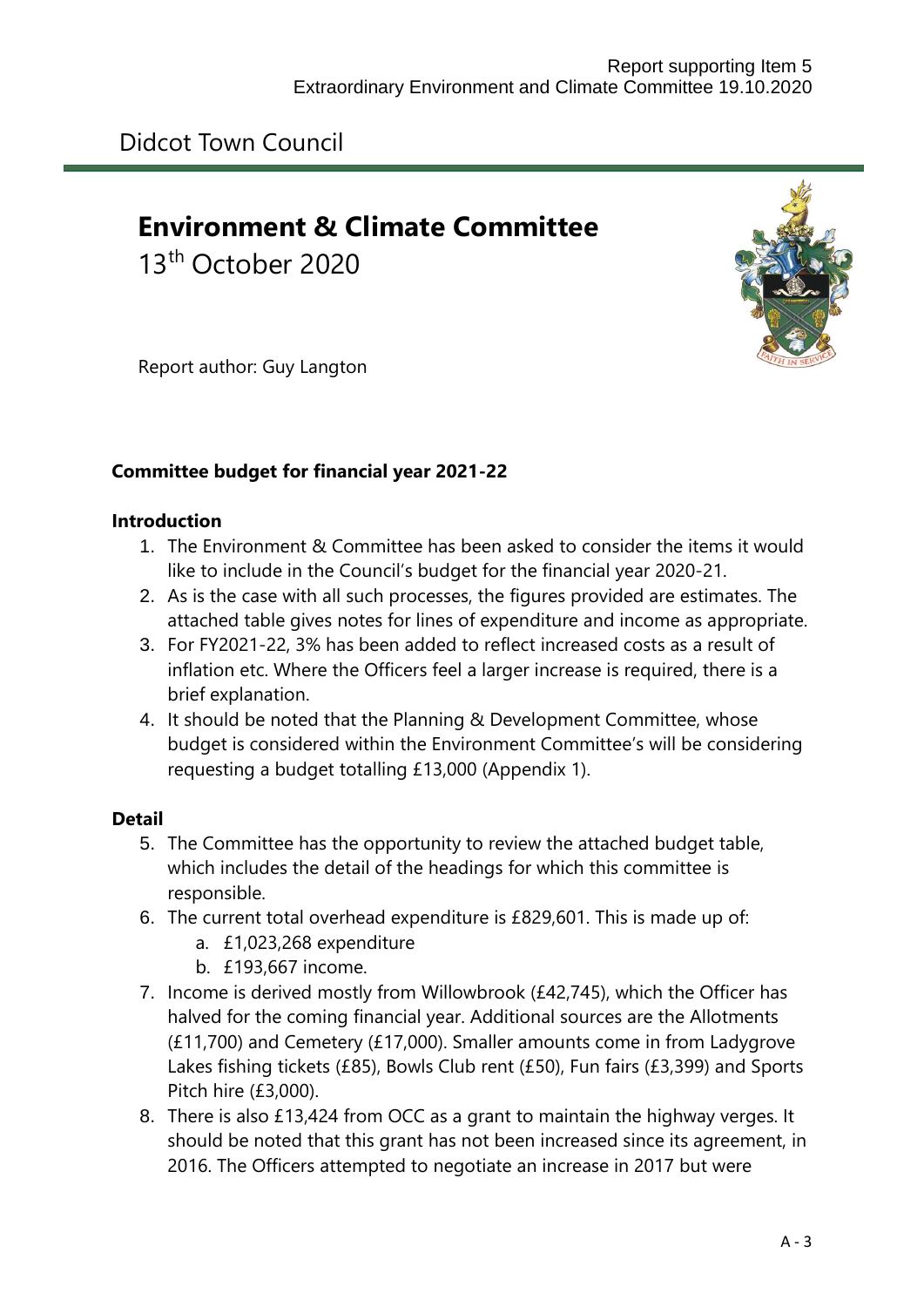unsuccessful. It now covers roughly half of the costs, 55%. The funding mechanism is 130,970 square meters of grass at 10.25p per square metre (2 cuts per year).

- 9. Extra areas of budget have been added for Street Furniture and Bus Shelters.
- 10.A number of lines are suggested to move from the broader '325 Projects' to aspects of spend.
- 11.The Officers note there are no clear budget lines that would arise from its work to address the climate emergency. There is a Green Projects (1173) budget of £20,000. This is available across the Council's activities and could be considered for increase given the desire of this Committee and the Council more widely to have a positive impact on the climate emergency.
- 12.There are grants available sourced from developer contributions. Section 106 and Community Infrastructure Levy arising from these contributions are to be used for the provision of community facilities. CIL has fewer limitations on what each specific contribution may be spent on. S106 is more specific. Further details may be found on the SODC [website.](https://www.southoxon.gov.uk/south-oxfordshire-district-council/community-support/infrastructure-to-support-communities/)
- 13.A list of the S106 contributions that the Town Council may apply for is provided at the end of the attached table. S106 has agreed spend by dates and these (where known) are on the attached table.
- 14.The Council has received approx. £195,000 in CIL since April 2017. This financial year it may expect to receive a further £6,897 and then £102,000 approx. in April 2021. CIL has a five-year spend date, the earliest is to be spent by 2022.

15.

#### **Recommendation**

- 16.The Committee consider the budget as presented, line by line.
- 17.The Committee consider requesting the allocation of CIL and/or S106 to support spending.
- 18.The Committee consider additional lines it may wish to add and the estimate funds required.
- 19.The Committee consider the fees charged for burials and ashes interments and for allotments.
- 20.The Committee consider the likely income from fishing season tickets sold for Ladygrove Lakes.

#### **Financial Implications**

- 21.Any increase in budget requests would necessitate an increase in precept if savings could not be found elsewhere.
- 22.CIL, S106 and other grants may be found to support money raised through income and precept.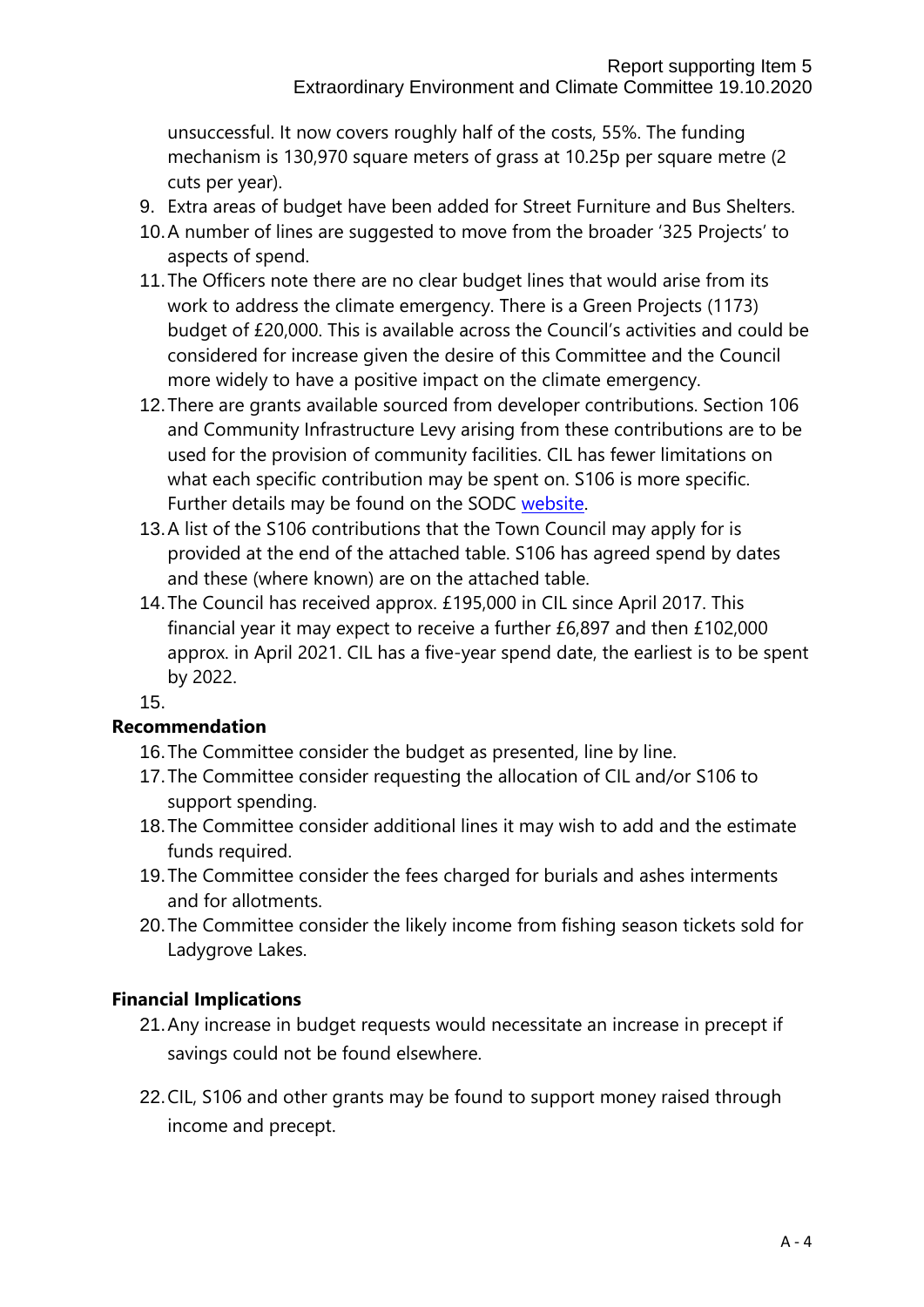| Heading              | Amount For |                                                                                                                                                                                                                |
|----------------------|------------|----------------------------------------------------------------------------------------------------------------------------------------------------------------------------------------------------------------|
| Traffic surveys      | £1,000     | The Traffic Advisory Group has received a budget for conducting traffic surveys in the past, currently<br>coded as 1272.                                                                                       |
| Printing & publicity | £1,500     | SODC no longer print planning applications.                                                                                                                                                                    |
| of planning          |            | Following the change to the District Council's processes in response to the Covid-19 restrictions,                                                                                                             |
| applications         |            | paper copies of planning applications have not been produced since March 2020. In a letter sent to                                                                                                             |
|                      |            | all towns and parishes in April 2020, Adrian Duffield stated that the DC intended "to continue with                                                                                                            |
|                      |            | this practice for the long-term as it is more environmentally friendly, supports our council's aims of                                                                                                         |
|                      |            | becoming carbon neutral, and it has helped to reduce costs". The Town Council may therefore have                                                                                                               |
|                      |            | to print copies should members of the public visit the Civic Hall to view the application in hard copy.<br>Members of the public still ask to see hard copies at the Town Council offices. The Town Council is |
|                      |            | only able to print to a maximum of A3 size. The Committee considers that larger formats would be                                                                                                               |
|                      |            | required if and when face to face meetings return and/or to provide to members of the public to                                                                                                                |
|                      |            | review at the Council Offices.                                                                                                                                                                                 |
|                      |            | Broader planning activities such as the Gateway redevelopment or extensions of Didcot to the extent                                                                                                            |
|                      |            | of its parish boundaries could be considered to require the Council to engage directly with residents,                                                                                                         |
|                      |            | remotely or face to face (when circumstances allow). Publicity would be required to ensure the fullest                                                                                                         |
|                      |            | possible engagement.                                                                                                                                                                                           |
| Public Consultations | £3,000     | The Traffic Advisory Group has agreed to progress plans for the consultation of local residents with                                                                                                           |
|                      |            | regard to civil parking enforcement. Other consultation exercises may be forthcoming for large                                                                                                                 |
|                      |            | planning consultations and other development activity, such as detail of section 106 and section 38                                                                                                            |
|                      |            | agreements. Venues may need to be rented                                                                                                                                                                       |
| Professional fees    | £5,000     | The Town Council may need specialist help when considering applications, for example Hydrologists                                                                                                              |
|                      |            | can be engaged to provide specialist advice regarding flooding or waterlogging of land.                                                                                                                        |
|                      |            | The Town Council could benefit financially from a well-managed engagement with developers and                                                                                                                  |
|                      |            | the principle authorities. It is becoming more common practice for developers / District Councils to                                                                                                           |